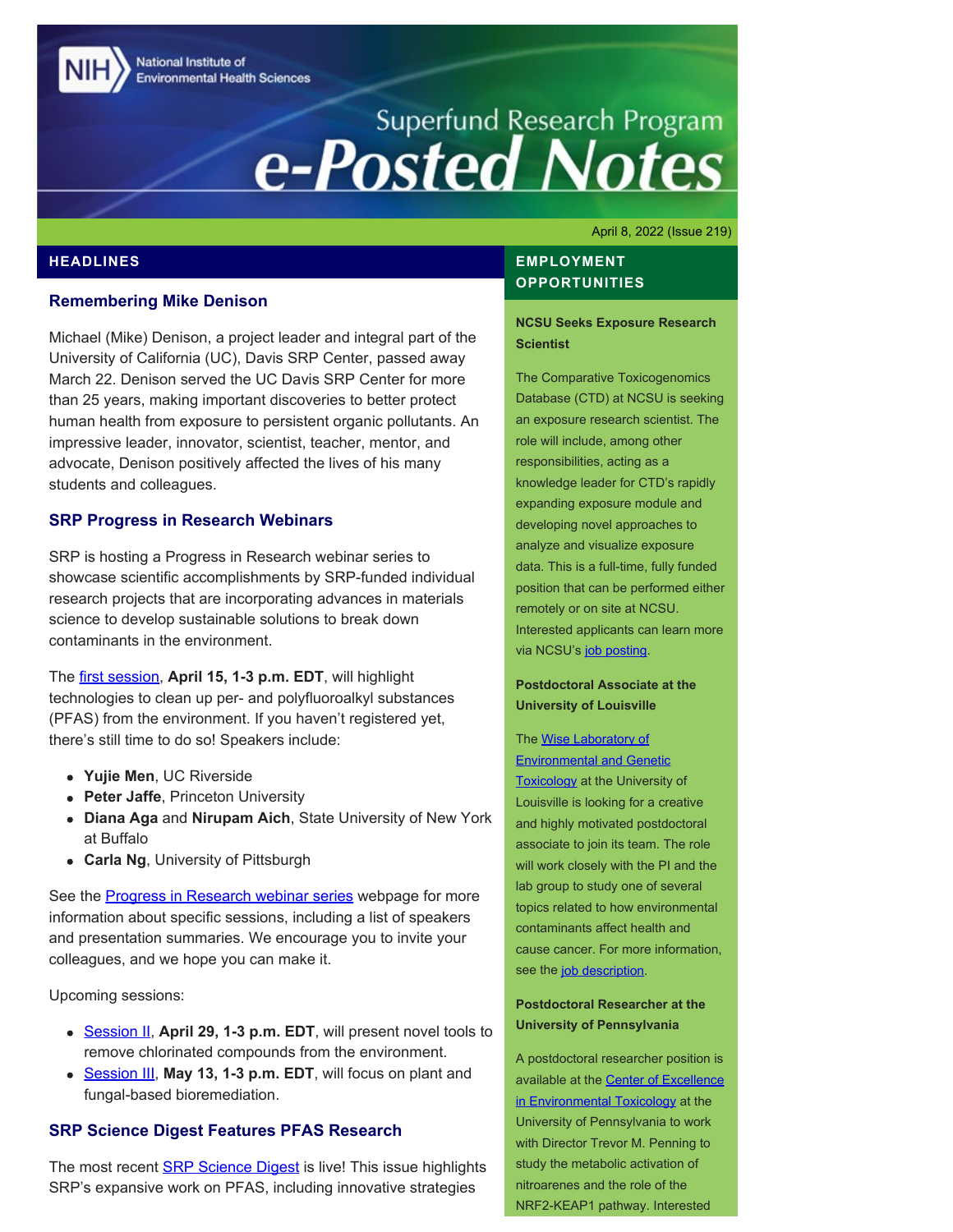to understand how they move and change in the environment and their potential health effects, as well as efforts to clean up contaminated sites and communicate risks to communities.

## **SRP News Stories**

We recently added several stories to the SRP [What's New](https://www.niehs.nih.gov/research/supported/centers/srp/news/index.cfm) webpage, including NIEHS Grantee Highlights, Stories of Success, and Environmental Factor articles. We encourage you to take a look at these stories and share with your research community. As a reminder, we use the What's New page as an avenue to highlight the impressive work SRP grantees and trainees are doing. If you have ideas for future news stories, let us know via the **Data Collection Tool!** 

# **PFAS Analytical Networking Group**

Do you want to join an SRP PFAS Analytical Networking Group? This grantee-led forum would focus on the analytical chemistry aspect of PFAS research, covering topics such as sample preparation, matrix effects, detection and instrumentation, mass balance, data mining, and lessons learned. If you are a currently funded SRP grantee (P42, R01, R21, R25, or SBIR) and would like to learn more about this group, please contact Heather Henry ([heather.henry@nih.gov](mailto:heather.henry@nih.gov)). Trainees are also welcome and encouraged to join!

## **IN THE NEWS**

## **NIEHS SRP News Stories**

Take a moment to read about some of our colleagues' latest activities in this month's **Environmental Factor**, the NIEHS newsletter:

- [PFAS Water Filter Developed Through NIEHS Funding](https://factor.niehs.nih.gov/2022/4/feature/3-feature-pfas-water-filter/index.htm): SRPfunded small business CycloPure, Inc. developed a new filter cartridge that is compatible with Brita pitchers and can remove PFAS from drinking water.
- **[Extramural Paper of the Month: Pine Needles Work as](https://factor.niehs.nih.gov/2022/4/papers/dert/index.htm#a2)** [Passive Samplers for PFAS](https://factor.niehs.nih.gov/2022/4/papers/dert/index.htm#a2): SRP-funded researchers showed that pine needles can be used as a tool to monitor the presence and distribution of PFAS over time.
- **[Extramural Paper of the Month: Exposure to PCB Mixture](https://factor.niehs.nih.gov/2022/4/papers/dert/index.htm#a3)** [Mimicking School Air Linked to Range of Health Effects](https://factor.niehs.nih.gov/2022/4/papers/dert/index.htm#a3): Longterm exposure to polychlorinated biphenyl (PCB) mixtures in school air may affect the nervous and immune systems, according to an SRP-funded study in rats.
- [Extramural Paper of the Month: Data Mining Study Sheds](https://factor.niehs.nih.gov/2022/4/papers/dert/index.htm#a4) [Light on Factors Contributing to Preterm Birth Disparities](https://factor.niehs.nih.gov/2022/4/papers/dert/index.htm#a4): SRP-funded researchers used a data mining approach to identify a diverse set of chemicals that may contribute to disparities in preterm birth among different populations.

Visit the SRP page for more stories about the program:

• [SRP Teams Tackle Pandemic Challenges from Many Angles:](https://www.niehs.nih.gov/research/supported/centers/srp/news/2022news/covid-19/index.cfm) SRP teams have shown resourcefulness, updating existing projects and pursuing new research to address environmental applicants should send their resumes and contact information for three references to [gost@pennmedicine.upenn.edu](mailto:gost@pennmedicine.upenn.edu).

#### **Postdoctoral Opportunity at Emory University**

The **Saikawa Lab** at Emory University is hiring a postdoctoral researcher with a passion for environmental justice and experience conducting communityengaged participatory research. The lab studies soil contamination, air pollution, and climate change. For more information and to apply, see the [job posting](https://faculty-emory.icims.com/jobs/84984/job?mobile=false&width=1140&height=500&bga=true&needsRedirect=false&jan1offset=-300&jun1offset=-240).

## **CURRENT RESEARCH BRIEF**

**[SRP Research Brief 328](https://tools.niehs.nih.gov/srp/researchbriefs/view.cfm?Brief_ID=328)**: Sampling Device May Predict Methylmercury Accumulation in Wetlands (Heileen Hsu-Kim, Duke University)

Past [Research Briefs](http://tools.niehs.nih.gov/srp/researchbriefs/index.cfm) are available on the SRP website. To receive the monthly Research Briefs or to submit ideas, email Sara Amolegbe [\(sara.amolegbe@nih.gov](mailto:sara.amolegbe@nih.gov)).

## **EVENTS**

**[8th Annual Women's Health](https://www.niehs.nih.gov/news/events/whad/index.cfm) [Awareness](https://www.niehs.nih.gov/news/events/whad/index.cfm)** April 9, 2022 Durham, NC

[Do's and Don'ts of Data Sharing](https://www.eventbrite.com/e/hhear-exposomics-webinar-series-dos-and-donts-of-data-sharing-tickets-288740439427) April 12, 2022 Virtual

SRP Progress in Research Webinar **[Session I: PFAS](https://clu-in.org/training/webinar/srppir16/)** April 15, 2022 Virtual

SRP Progress in Research Webinar **[Session II: Chlorinated Compounds](https://clu-in.org/training/webinar/srppir17/)** April 29, 2022 Virtual

SRP Progress in Research Webinar **[Session III: Plant and Fungal-based](https://clu-in.org/training/webinar/srppir18/) [Bioremediation](https://clu-in.org/training/webinar/srppir18/)** May 13, 2022 Virtual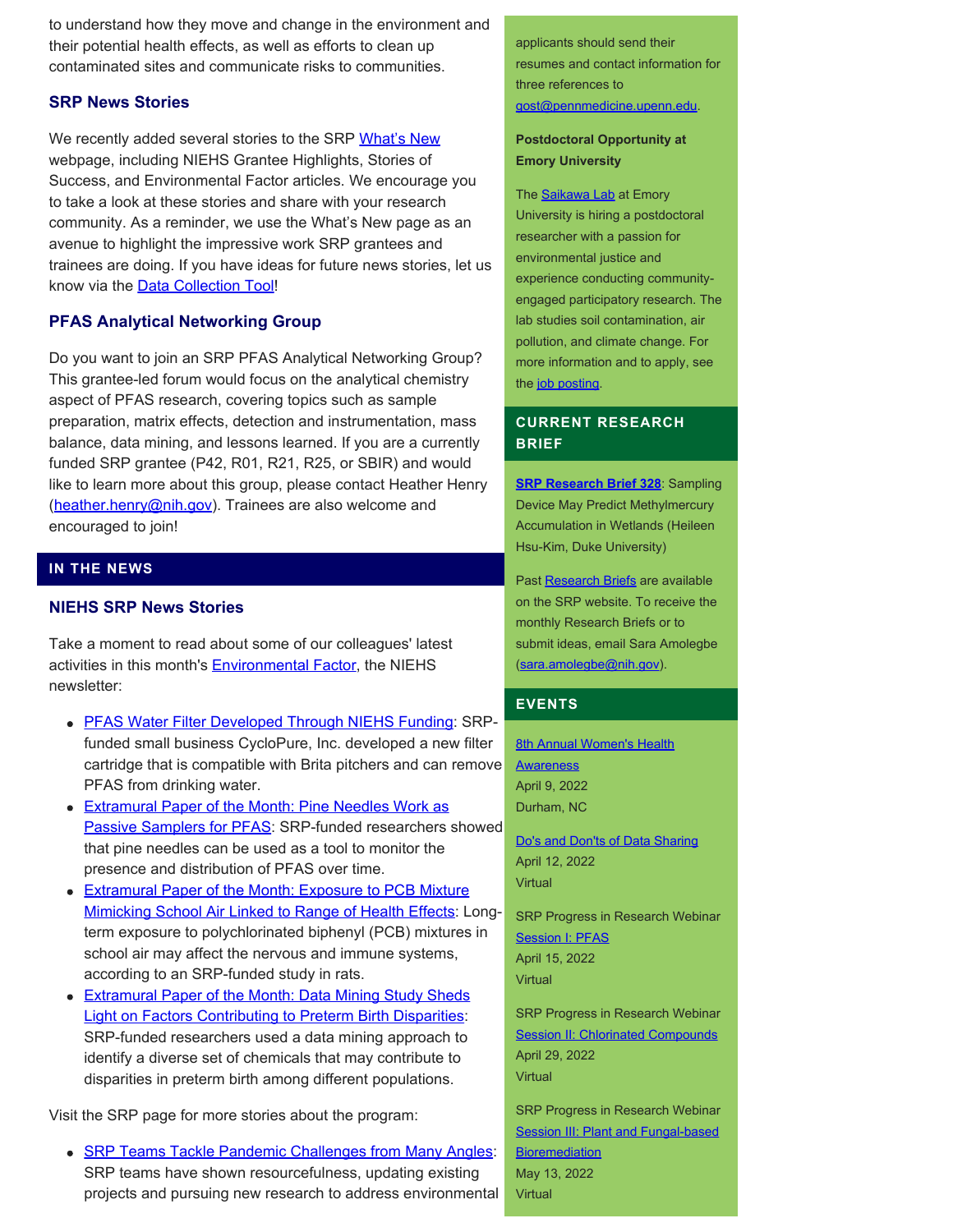health needs throughout the COVID-19 pandemic. For example, they have developed tools to build environmental literacy, track COVID-19 cases, and filter coronavirus particles from air.

## **Morello-Frosch Highlighted by the Media**

Rachel Morello-Frosch, the Community Engagement Core lead at the UC Berkeley SRP Center, was quoted in a [KQED article](https://www.kqed.org/science/1978580/new-sea-level-predictions-show-need-for-environmental-justice-in-climate-change-planning) on environmental justice and climate change.

Stanford University's **Environmental Justice newsletter** listed two environmental justice publications from Morello-Frosch's team on inequities in drinking water quality.

## **Jaspers Interviewed About Vaping and Women in Science**

Ilona Jaspers, of the University of North Carolina at Chapel Hill (UNC) SRP Center, commented in **StarNews Online** on the dangers of e-cigarette use among teens. Jaspers, who also leads the Research Experience and Training Coordination Core at the center, was also featured in a **UNC School of Medicine** article. In the piece, which marked the International Day of Women and Girls in Science, Jaspers shared her challenges faced as a woman in science and advice to others.

## **Chen Featured in NIEHS Grantee Highlight**

Celia Chen, Dartmouth College SRP Center Director, was featured in a story in an NIEHS [Grantee Highlight](https://www.niehs.nih.gov/research/supported/translational/peph/grantee-highlights/2022/index.cfm#a931986). The story highlights her research on the accumulation of pollutants like mercury and PFAS in freshwater and marine food webs, where they can pose a threat to human health. She notes that persistent organic pollutants require global partnerships to reach solutions.

#### **Antony Featured in NIEHS Story of Success**

Veena Antony, University of Alabama SRP Center Director, was featured in a story in an NIEHS **Story of Success**. The story highlights her work to improve lung health in residents near a local Superfund site. Antony also commented on the center's work to manufacture personal protective wear during the COVID-19 pandemic.

#### **URI SRP Center Researchers Comment on PFAS**

In a report appearing in **E&E News**, Elsie Sunderland, a researcher at the University of Rhode Island (URI) SRP Center, commented on PFAS in food and food packaging . Also at URI, Laura Schaider was interviewed by [CapeCod.com](https://www.capecod.com/newscenter/sunday-journal-hyannis-pfas-study-investigates-long-term-health-risks/) about her study on PFAS exposure through drinking water in Hyannis, Massachusetts occurring between 2006-2016. In an article appearing in **[The Guardian](https://www.theguardian.com/environment/2022/feb/08/high-levels-of-toxic-chemicals-found-in-cambridgeshire-drinking-water)**, URI SRP Center project leader Philippe Grandjean commented on the health risks of high levels of perfluorooctane sulfonic acid in drinking water in the United Kingdom.

## **Duke Researchers in the News**

## [Third National PFAS Conference](https://pfasmeeting.wordpress.ncsu.edu/) June 15-17, 2022 Wilmington, NC

**[International Data Week](https://internationaldataweek.org/)** June 20-23, 2022 Seoul, South Korea and Virtual

[Brownfields 2022 Conference](https://brownfields2021.org/about/conference-overview/) August 16-19, 2022 Oklahoma City, OK

**[SETAC 8th World Congress](https://singapore.setac.org/)** September 4-8, 2022 Singapore

[11th Conference on Metal Toxicity](https://www.fourwav.es/view/1725/info/) [and Carcinogenesis](https://www.fourwav.es/view/1725/info/) October 16-19, 2022 Montreal, Canada

**[SRP Annual Meeting](https://conferences.coned.ncsu.edu/srp2021/)** November 15-17, 2022 Raleigh, NC

## **GET UPDATES FROM OTHER SRP GRANTEES**

To see the latest SRP grantee publications, visit the **[SRP Grantee](https://tools.niehs.nih.gov/srp/publications/granteepublications.cfm)** [Publications page.](https://tools.niehs.nih.gov/srp/publications/granteepublications.cfm)

Visit the [SRP Materials for Grantees](https://www.niehs.nih.gov/research/supported/centers/srp/resources/index.cfm) [page](https://www.niehs.nih.gov/research/supported/centers/srp/resources/index.cfm) for helpful information, such as SRP administrative supplements information, SRP best practices, guidelines for NIEHS logo use, and the Data Collection Form.

See the **SRP Science Digest** to read more about recent SRP research highlights and activities.

The **SRP Events page** contains information about upcoming meetings, seminars, and webinars.

The SRP website also has [Search](http://tools.niehs.nih.gov/srp/search/index.cfm) [Tools](http://tools.niehs.nih.gov/srp/search/index.cfm) to help you learn more about projects funded by the program.

# **JOIN THE @SRP\_NIEHS KNOWLEDGE NETWORK ON TWITTER!**

NIEHS uses Twitter, a popular social media tool, for information sharing through tweets. Many SRP Centers also have accounts, and it would be great if all participated! Follow us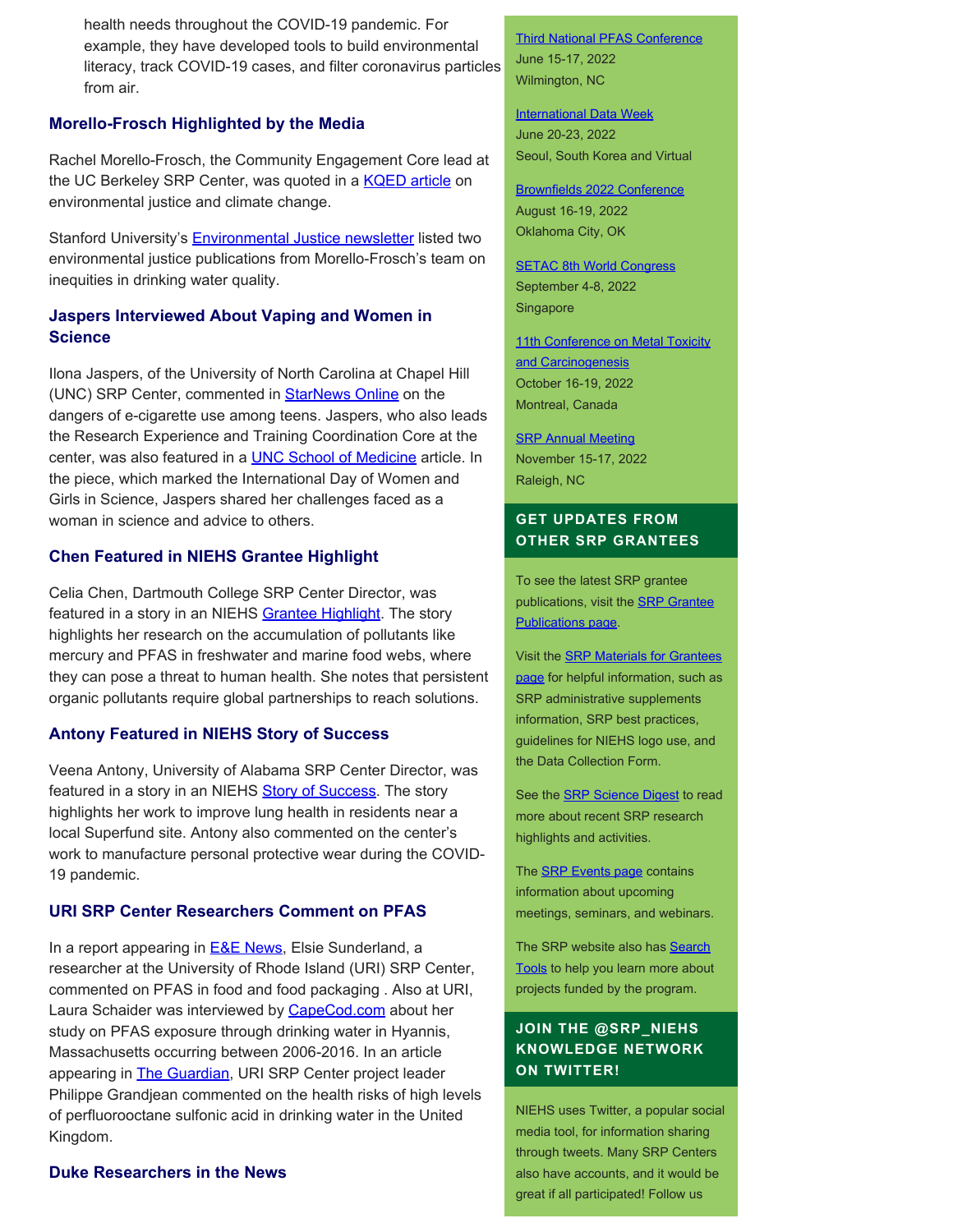Heather Stapleton, Duke University SRP Center Co-Director, was quoted in articles on drinking water safety and PFAS contamination in [North Carolina](https://www.fayobserver.com/story/news/2021/12/16/nc-answers-how-safe-drink-tap-water-north-carolina/8649916002/) and the [United Kingdom](https://metro.co.uk/2021/11/20/is-filtered-water-actually-any-better-for-you-than-tap-water-15563069/). A [WUNC](https://www.wunc.org/environment/2021-10-19/epa-plans-pfas-limit-drinking-water-accelerate-cleanup-regan-north-carolina) article on national limits for PFAS in drinking water discussed the **[Duke University PFAS exposure study](https://sites.nicholas.duke.edu/pfas/pfas-research-in-pittsboro-nc/pfas-study-results/)** in Pittsboro, North Carolina. Articles in **Huffington Post** and **Insider** highlighted Stapleton's publication on **PFAS** in anti-fogging sprays and cloths. Additionally, a **[Duke University video](https://www.youtube.com/watch?v=CC5BCawh4l8)** featured Stapleton and Duke SRP Center Co-Director Richard di Giulio discussing the center's research focus, impacts, and funding.

## **NCSU Research Featured Across Media Outlets**

A North Carolina State University (NCSU) SRP Center publication was featured in several media outlets, including [WRAL](https://www.wral.com/nc-state-researchers-using-pine-needles-to-study-forever-chemicals/20152027/), [Environmental Health News,](https://www.ehn.org/pfas-in-air-2656884392.html) [American Laboratory,](https://www.americanlaboratory.com/617-News/583669-Pine-Needles-Provide-Insights-into-50-Years-of-PFAS-Contamination/) and [NC Policy](https://pulse.ncpolicywatch.org/2022/03/01/pine-needles-can-contain-toxic-pfas-compounds-according-to-nc-state-study/#sthash.eaHrw1FR.dpbs) [Watch](https://pulse.ncpolicywatch.org/2022/03/01/pine-needles-can-contain-toxic-pfas-compounds-according-to-nc-state-study/#sthash.eaHrw1FR.dpbs). The study, published in **Environmental Science and** [Technology,](https://pubs.acs.org/doi/abs/10.1021/acs.est.1c06483) described the use of pine needles as a novel method for sampling PFAS in groundwater and air.

## **TRAINEE SPOTLIGHT**

#### **Holly Rudel, Guided by Green Principles**

This month, we spoke with Holly Rudel, a Ph.D. candidate at Yale University working with the Harvard University SRP Center under the mentorship of [Julie Zimmerman](https://zimmermanlab.yale.edu/). Rudel [recently described](https://memcare.sph.harvard.edu/news/talking-about-tox-their-words-project-4) her research trajectory on the center's "Talking About Tox" series.



#### *What is the goal of your SRP research?*

I am designing water treatment technologies for the removal of arsenic, selenium, and other contaminants from drinking water. The goal is to use environmentally sustainable materials to create cost-effective, point-of-use treatment systems — installed at individual water fixtures — for single households.

#### *How did you become interested in this work?*

During an internship with an environmental health nonprofit in Maine, I learned that drinking water in the state often contains unsafe concentrations of arsenic, particularly in private wells. I saw a need for sustainable technologies that were effective, both economically and in their ability to remove contaminants, so I decided to pursue a Ph.D. in environmental engineering.

## *Tell us about a recent publication and why you are excited about it.*

I published a paper [explaining the unique chemical basis](https://pubs.acs.org/doi/10.1021/acsnano.0c08356) for why nanoscale metal oxides are effective in various environmental applications, including water treatment. I hope that my scientific work can inform future technologies designed for different situations that will ultimately ensure that we have a safer environment.

*Have you recently received any honors that you are proud of?* As a member of [Yale's Center for Green Chemistry and Green](https://greenchemistry.yale.edu/)

**@SRP\_NIEHS** to instantly hear news about the program, noteworthy publications, events, and job opportunities for trainees.

#### **CONTACT INFORMATION**

Need to get in touch with an NIEHS SRP staff member? Check out our [Contact Staff](https://www.niehs.nih.gov/research/supported/centers/srp/about/contact_us/index.cfm) page.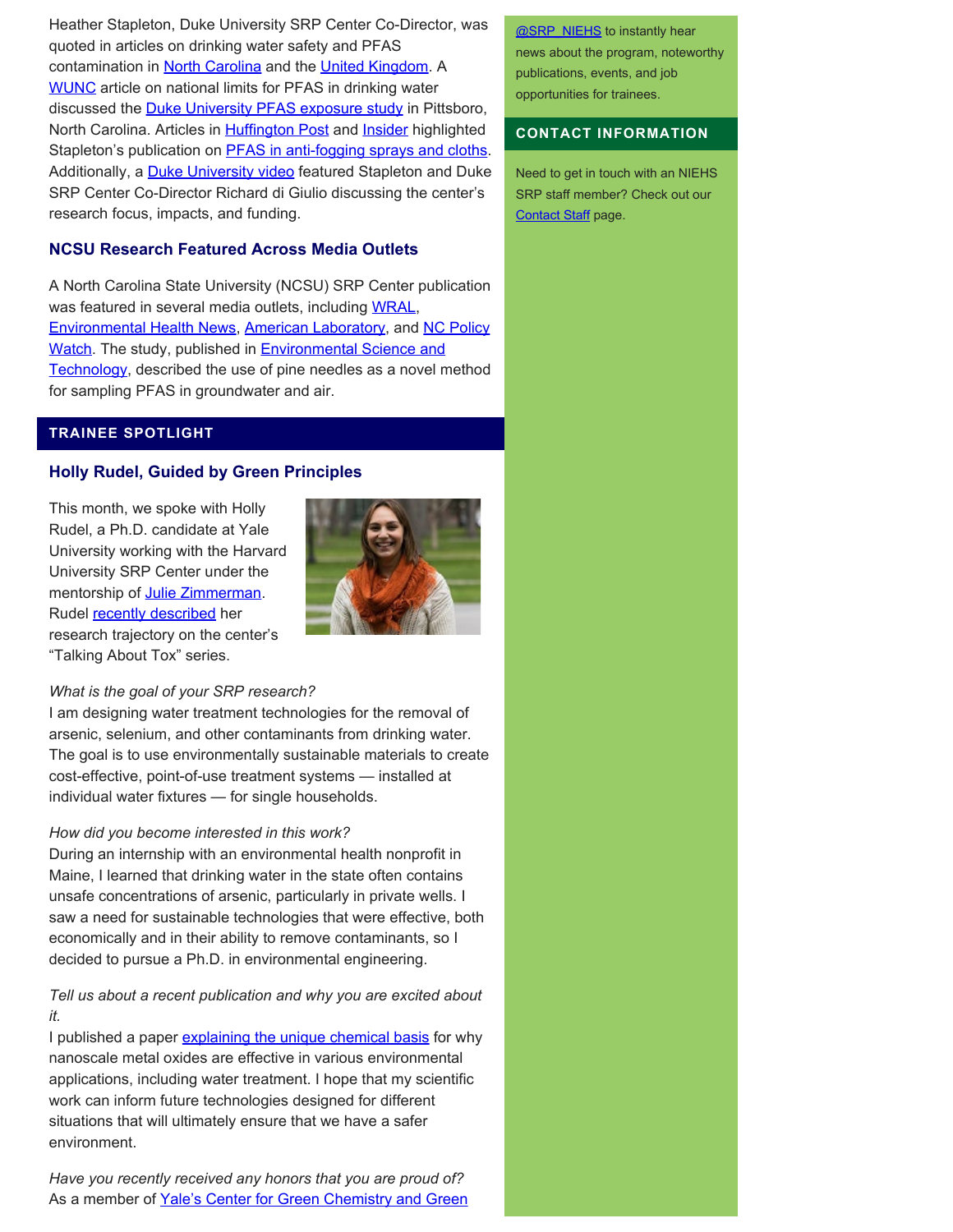[Engineering,](https://greenchemistry.yale.edu/) which promotes science that uses harmless chemicals and processes, I was proud to receive a [Joseph Breen](https://www.acs.org/content/acs/en/funding/scholarships-fellowships/joseph-breen-memorial-fellowship.html) [Memorial Fellowship](https://www.acs.org/content/acs/en/funding/scholarships-fellowships/joseph-breen-memorial-fellowship.html) from the American Chemical Society's Green Chemistry Institute. The fellowship will sponsor my travel to the [Green Chemistry and Green Engineering](https://www.gcande.org/) conference, where I will present my research.

I am also a member of the **Advanced Graduate Leadership Program** at Yale, which is a phenomenal opportunity to gather with engineering graduate students from other disciplines to develop our leadership skills in and out of the lab.

*Describe some of your mentoring activities and what motivates you to help.*

As the diversity chair of the [Yale Graduate Society of Women](https://swe.sites.yale.edu/) [Engineers,](https://swe.sites.yale.edu/) I put on events that build community and inclusion among graduate students, particularly those who are historically and currently underrepresented in these fields.

I am also a student advisor to **Engineering for One Planet**, an initiative that aims to focus undergraduate engineering education on sustainability and social responsibility. I believe that equipping students with the tools to consider and evaluate broad societal structures — and their roles in them — is important to ensuring an equitable and sustainable future.

I have been lucky in my scientific career to have had role models who have inspired me to keep exploring and pushing boundaries, and I want to ensure that others have rewarding experiences in science-related fields, too.

## **HOT PUBLICATION**

## **New Approach Treats Stormwater, Increases Water Supplies**

A [new water-treatment system](https://www.sciencedirect.com/science/article/pii/S2589914721000402) may be useful for removing trace organic contaminants from stormwater. The system was developed by UC Berkeley SRP Center project leader David Sedlak and SRP trainee Yanghua Duan. Their approach offers new conservation options for water-stressed cities, particularly in the context of climate change.

Most methods to clean up contaminated stormwater are costly and time-consuming to maintain. To overcome these challenges, the researchers developed a compact system that generates hydrogen peroxide from oxygen before exposing it to ultraviolet light. The ultraviolet light converts the hydrogen peroxide into highly reactive hydroxyl radicals, which react with and remove most organic contaminants in stormwater.

To reduce the energy required to produce hydrogen peroxide, the team used sodium sulfate, a compound that has an electric charge. Their improved approach requires less energy than traditional approaches, while also allowing the hydrogen peroxide solution to be stored for up to three days. According to the authors, this strategy also reduces the cost of treatment since sodium sulfate is relatively inexpensive compared to electricity from power plants.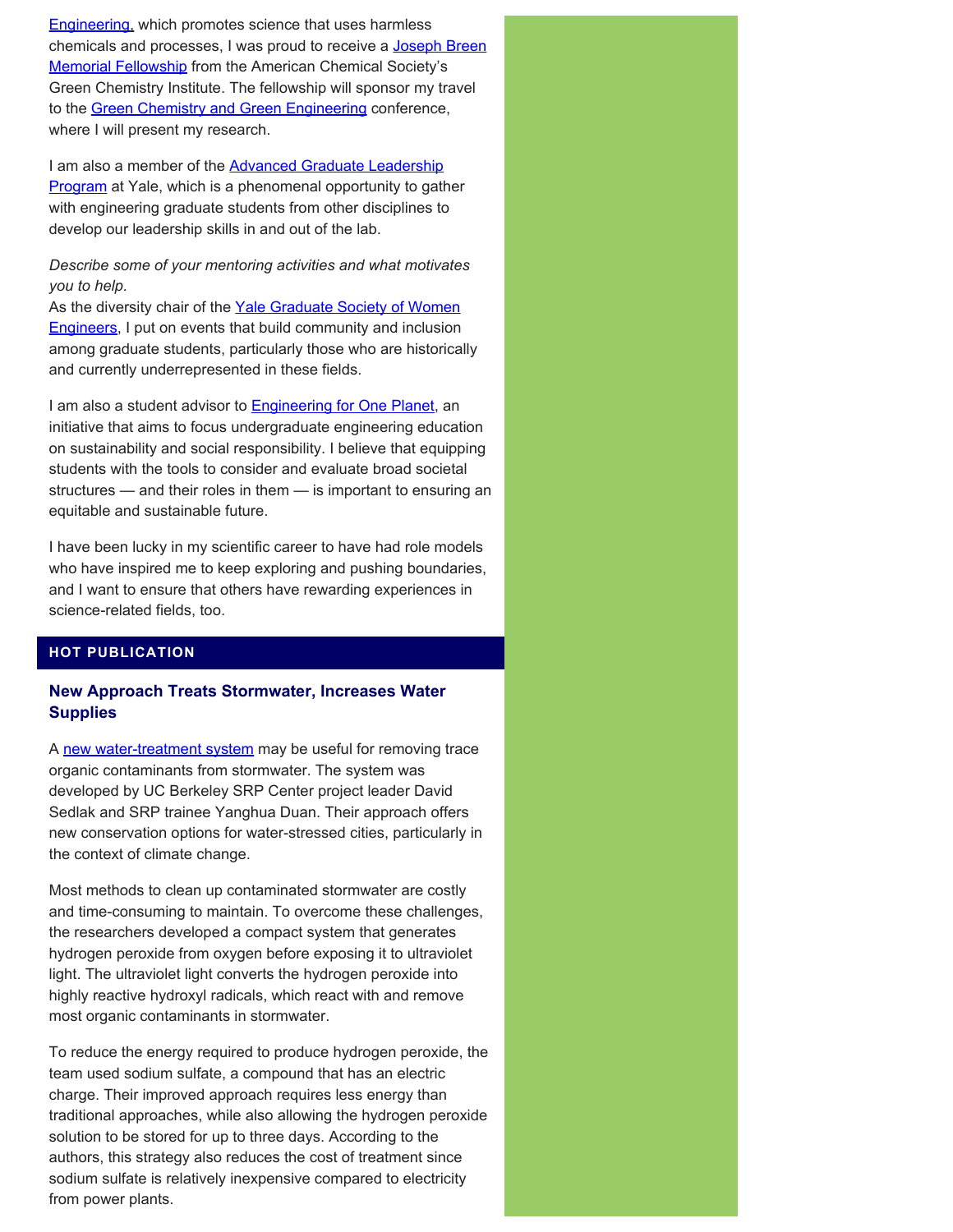The investigators tested the efficiency of the system and observed it was able to remove 90% of organic contaminants commonly found in urban runoff. However, the efficiency decreased as the concentration of organic matter in stormwater increased.

According to the researchers, this model can inform the design of full-scale treatment systems for contaminated stormwater, but more research is necessary to optimize the approach under sitespecific conditions.

# **AWARD WINNERS**

## **Hoppin Receives Holshouser Award**

NCSU SRP researcher Jane Hoppin was selected to receive the [Governor James E. Holshouser, Jr. Award for Excellence in](https://www.northcarolina.edu/news/unc-board-of-governors-announces-two-winners-of-the-governor-james-e-holshouser-jr-award/) [Public Service.](https://www.northcarolina.edu/news/unc-board-of-governors-announces-two-winners-of-the-governor-james-e-holshouser-jr-award/) The award honors public service by faculty across the University of North Carolina System's 17 institutions. Hoppin's SRP-funded project explores PFAS exposure and associated thyroid health outcomes along the Cape Fear River in North Carolina.

## **Harvard SRP Trainee Selected as Research Scholar**

SRP-funded trainee Emily Briese was chosen as the [Theresa F.](https://memcare.sph.harvard.edu/news/emily-briese-selected-arcs-foundation-theresa-f-jennings-memorial-scholar) [Jennings Memorial Scholar](https://memcare.sph.harvard.edu/news/emily-briese-selected-arcs-foundation-theresa-f-jennings-memorial-scholar) as part of the ARCS Foundation, Inc., Phoenix Chapter. The award is open to researchers across life sciences and engineering, and offers a monetary prize to help fund future endeavors. Briese, a doctoral student in environmental engineering at Arizona State University, works with Julie Zimmerman at the Harvard University SRP Center.

## **Lohmann Receives Excellence in Review Award**

Rainer Lohmann recently received the 2021 Environmental Science & Technology (ES&T) Letters **Excellence in Review** [Award](https://pubs.acs.org/doi/10.1021/acs.estlett.2c00118) by the editors of ES&T Letters. The award recognizes scientists who perform timely, robust, and recurring peer reviews in their area of expertise for ES&T Letters. Lohmann leads the URI SRP Center, as well as a project focused on developing sampling tools to detect PFAS in water.

## **Lewis Recognized for Community Engagement**

University of New Mexico (UNM) SRP Center Director Johnnye Lewis was nominated by her colleagues and selected by the Office of the Vice President for Research and the Faculty Senate Research Policy Committee as the latest recipient of the [Annual](https://research.unm.edu/cerl) [Community-Engaged Research Lecture Award](https://research.unm.edu/cerl). This honor recognizes exceptional work across UNM that improves the relationship between the university and its larger community.

#### **Two Highly Cited Researchers at UC Berkeley**

Two investigators from the UC Berkeley SRP Center, Chris Chang and Jilian Banfield, were named [2021 Highly Cited](https://insights2techinfo.com/2021-highly-cited-researchers-by-clarivate-web-of-science/) [Researchers](https://insights2techinfo.com/2021-highly-cited-researchers-by-clarivate-web-of-science/) by Clarivate Web of Science. Web of Science chooses authors whose papers rank in the top 1% of cited work in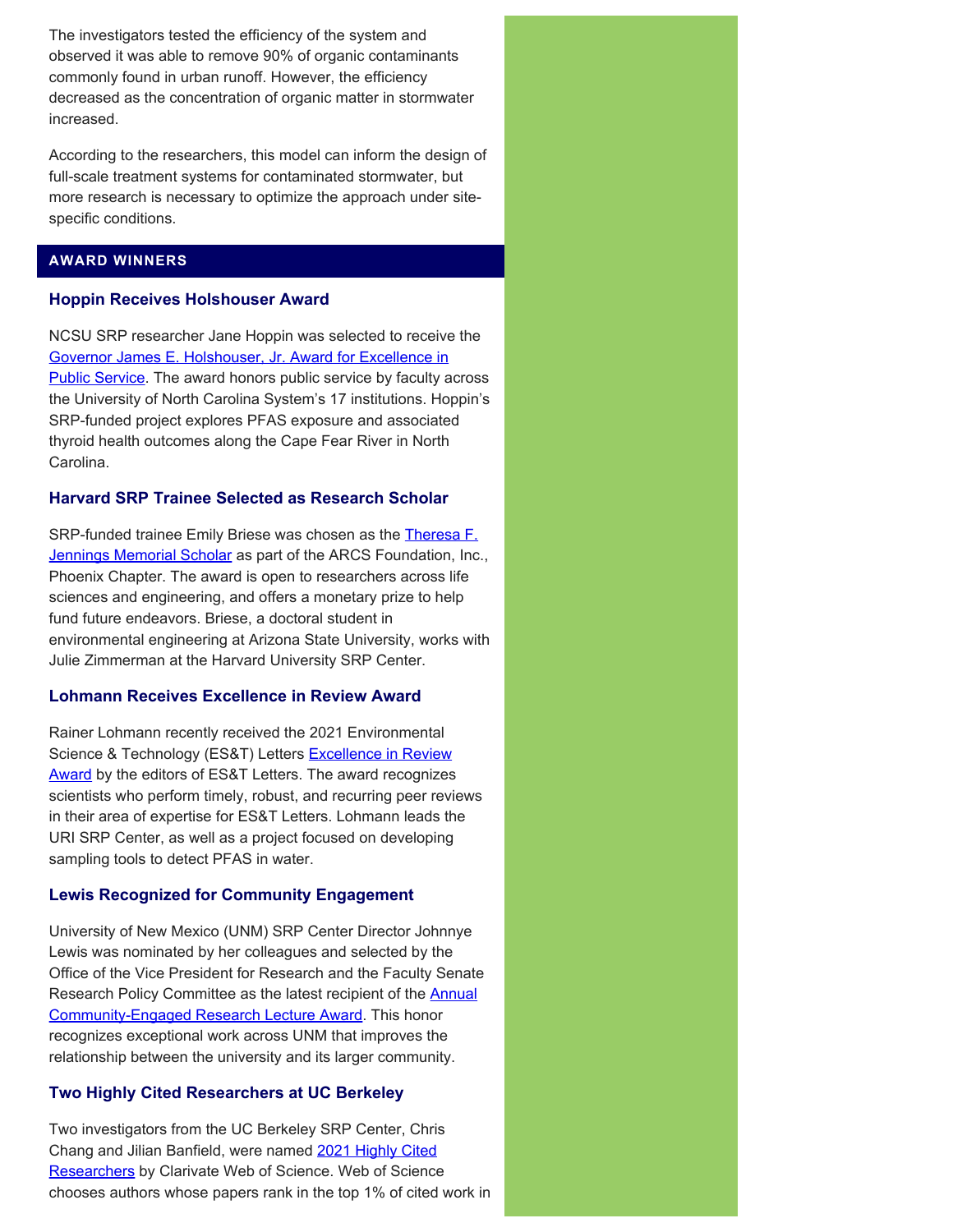their respective fields and years of publication.

#### **Vandiver Celebrated for Scientific Achievements**

Massachusetts Institute of Technology SRP Center Community Engagement Core lead Kathleen Vandiver accepted two honorary awards in 2021. The [Achievement in the Sciences Award](https://drew.edu/advancement/alumni/alumni-awards/) from Drew University, Vandiver's alma mater, recognized her success in the field of natural sciences and her outstanding character.

### **Osakwe Awarded Research Supplement**

[Nnamdi Osakwe](https://superfund.ncsu.edu/news/2785/), a trainee at the NCSU SRP Center, was awarded a [research supplement to promote diversity in health](https://grants.nih.gov/grants/guide/pa-files/PA-21-071.html)[related research.](https://grants.nih.gov/grants/guide/pa-files/PA-21-071.html) His proposal, titled "Building Comprehensive Models of Community Integrity and Community Engagement," was partly informed by his work with NCSU's Data Management and Analysis Core, under David Reif.

#### **FUNDING OPPORTUNITIES**

## **Supplements to Support Software Tools for Open Science**

NIH announced a **funding opportunity** for administrative supplements to invest in and support software tool development by researchers. Through these supplements, NIH aims to help researchers who have developed scientifically valuable software to contribute to open science and take advantage of new data science and computing paradigms. The application due date is **May 15**.

## **Transformative Research to Address Health Disparities and Advance Health Equity**

The NIH Common Fund's Transformative Research to Address Health Disparities and Advance Health Equity initiative has reissued a **funding opportunity** to support innovative research that addresses health disparities and advances health equity. Applications are due **May 23.** For more information, please see the initiative's [website](https://commonfund.nih.gov/healthdisparitiestransformation).

NIH is hosting a [pre-application technical assistance webinar](https://roseliassociates.zoomgov.com/webinar/register/WN_tTqbjVyKS9-pnWyOKMEq0Q) **April 13** to provide information about the overall scope and intent of this funding opportunity, the review process, and the use of the cooperative agreement mechanism.

#### **RADx Tribal Data Repository**

NIH released a *funding opportunity* to support a RADx Tribal Data Repository. This opportunity will provide a repository for American Indian and Alaska Native data, collected from projects supported by the **RADx Initiative**. The aim is to better understand the impacts of COVID-19 on tribal communities and support research that informs policies to address current and future pandemics. The repository will enable responsible data sharing and access to researchers and their collaborators who generate RADx tribal research data, or who are interested in working with that data. A letter of intent must be submitted by **May 1**. The application due date is **May 31**.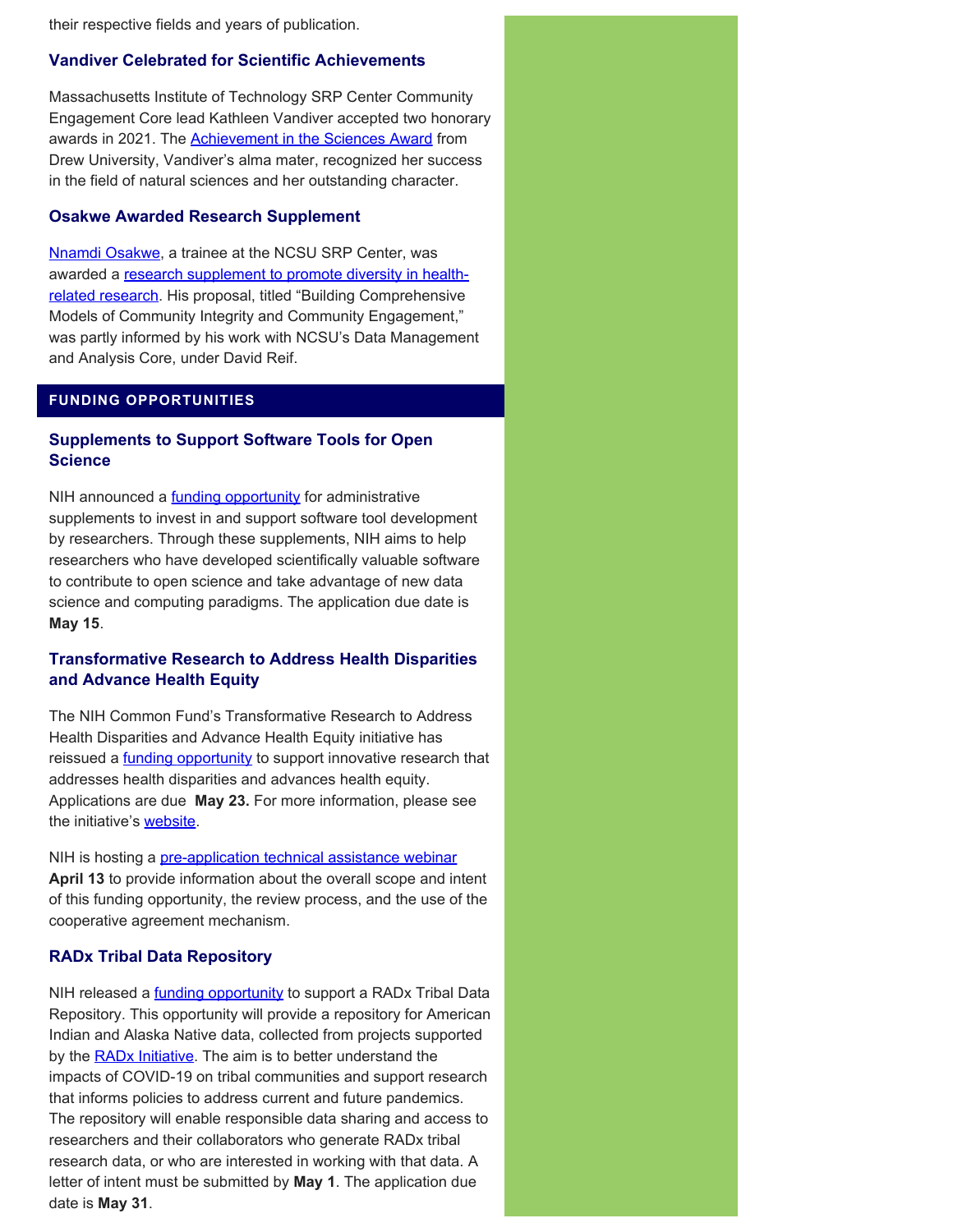#### **Somatic Mosaicism Across Human Tissues**

The NIH Common Fund [Somatic Mosaicism Across Human](https://commonfund.nih.gov/smaht) [Tissues](https://commonfund.nih.gov/smaht) program aims to transform our understanding of how genetic variation in somatic cells – which make up internal organs, skin, bones, blood, and connective tissues – influences biology and disease. The program released [five funding](https://commonfund.nih.gov/smaht/fundingopportunities) [opportunities](https://commonfund.nih.gov/smaht/fundingopportunities) to spur technological development that will enable researchers to detect different types of variation, including reproductive cell variants and rare mutations. For all funding opportunities, a letter of intent must be submitted by **June 8**, and applications are due **July 8**.

# **Implementation Research to Reduce Noncommunicable Disease**

NIEHS is participating in the **Implementation Research to Reduce** [Noncommunicable Disease Burden in Low- and Middle-Income](https://grants.nih.gov/grants/guide/pa-files/PAR-22-132.html) [Countries and Tribal Nations During Critical Life Stages and Key](https://grants.nih.gov/grants/guide/pa-files/PAR-22-132.html) **[Transition Periods](https://grants.nih.gov/grants/guide/pa-files/PAR-22-132.html) program. NIEHS is interested in applications** that are within scope of the [2018-2023 Strategic Plan](https://www.niehs.nih.gov/about/strategicplan/index.cfm) and focus on the implementation of strategies that address noncommunicable disease risk factors, such as air pollution and disaster risks attributed to climate change, in one or more critical life stages. A letter of intent must be submitted by **June 27**. Applications are due **July 27**.

## **National Aquatic Resource Surveys Data Analysis Innovation Challenge**

EPA is inviting students, scientists, and other stakeholders to [participate in a challenge](https://www.epa.gov/innovation/national-aquatic-resource-surveys-data-analysis-innovation-challenge) to use data from the [National Aquatic](https://www.epa.gov/national-aquatic-resource-surveys) [Resource Survey](https://www.epa.gov/national-aquatic-resource-surveys) to address key research questions relating to national priorities, including climate change, environmental justice, nutrient management, and other water quality topics. Individuals and teams of researchers that incorporate a variety of disciplines (e.g., environmental science, biology, ecology, geochemistry, statistics, economics, health, and social sciences) are invited to apply. A letter of intent must be submitted by **May 31**. Applications are due **September 30**.

## **DATA SCIENCE AND DATA SHARING**

#### **NIH Announces New Data Sharing Website**

NIH launched a new website on **Scientific Data Sharing**, which provides information on NIH data sharing policies and data repositories in a way that is easily sortable and searchable. The site also includes step-by-step guides, infographics, tools, and resources to help NIH-funded researchers understand how to comply with NIH data-related policies. Additionally, the site will regularly feature new and existing resources, events, and tools from across NIH. For more information, see this [press release](https://nexus.od.nih.gov/all/2022/04/05/introducing-nihs-new-scientific-data-sharing-website/).

## **HHEAR Exposomics Webinar Series**

The Human Health Exposure Analysis Resource (HHEAR) is hosting a [series of webinars](https://hhearprogram.org/hhear-exposomics-webinar-series?utm_source=HHEAR+Email&utm_medium=Email&utm_campaign=NewWebinars&utm_id=Webinar) on various topics important to exposomics, a rapidly evolving approach in biomedical science,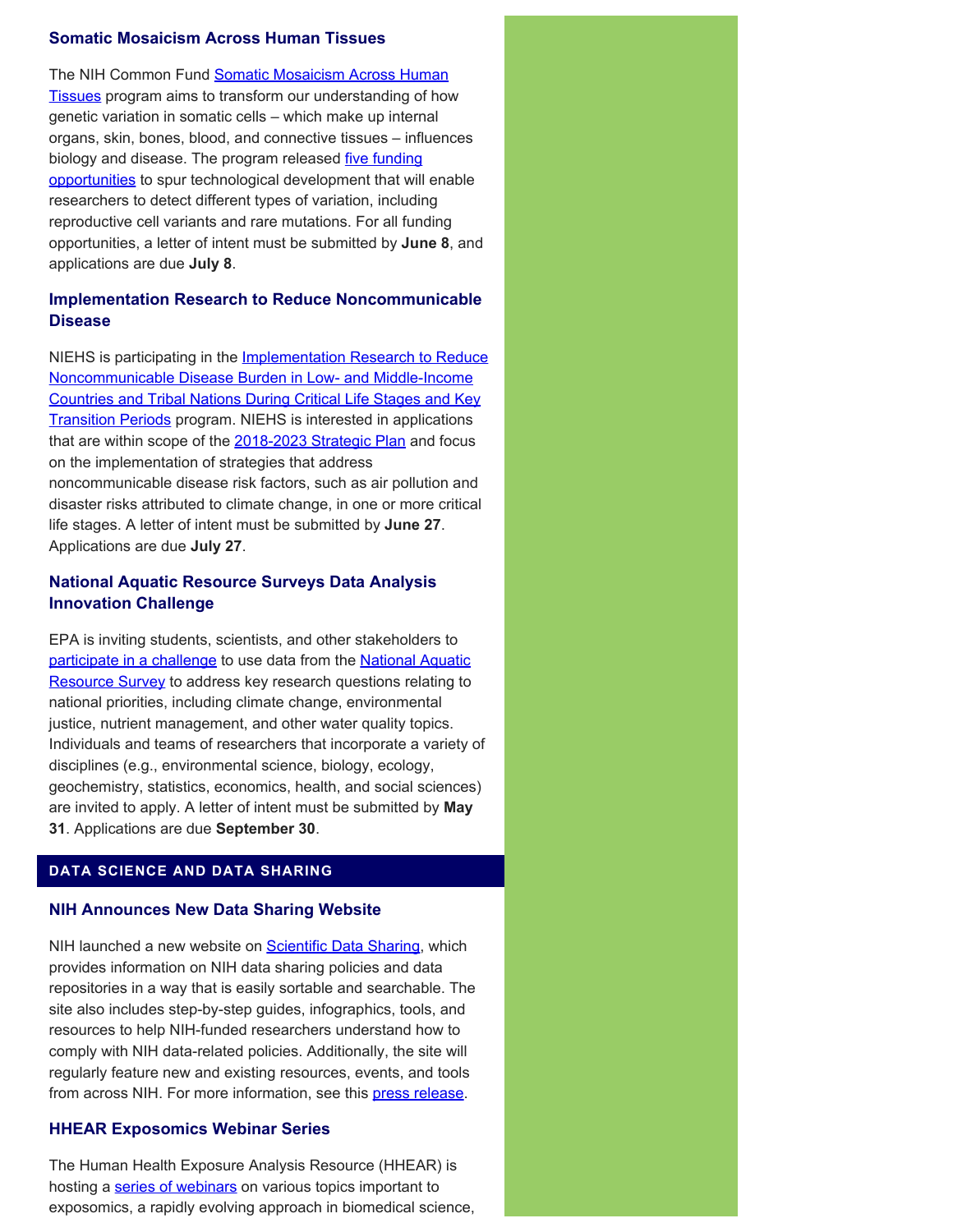which involves characterizing the totality of exposures and their effects on our health since conception. The next webinar, [Do's](https://www.eventbrite.com/e/hhear-exposomics-webinar-series-dos-and-donts-of-data-sharing-tickets-288740439427) [and Don'ts of Data Sharing](https://www.eventbrite.com/e/hhear-exposomics-webinar-series-dos-and-donts-of-data-sharing-tickets-288740439427), will be **April 12, 3-4 p.m. EDT**. This session will feature Shankar Subramaniam, from UC San Diego, and Susan Teitelbaum, from the Icahn School of Medicine at Mount Sinai, who together will discuss the standards for data sharing practices at the scientific community level and within the HHEAR program.

# **NIH Cloud Platform Interoperability Effort**

The NIH [Cloud Platform Interoperability Effort](https://datascience.nih.gov/nih-cloud-platform-interoperability-effort) is a collaborative project between NIH and external partners to create a genomic data ecosystem that will facilitate researcher-driven analyses of datasets across multiple cloud-based platforms and repositories. Focusing on interoperability, this effort ensures that researchers can find and integrate data more easily from the participating platforms, including AnVIL, BioData Catalyst, Cancer Research Data Commons, the Kids First Data Resource Center, and the National Center for Biotechnology Information.

## **INCLUDE Data Hub**

NIH launched the [INvestigation of Co-occurring conditions across](https://www.nih.gov/include-project) [the Lifespan to Understand Down syndromE \(INCLUDE\) Project](https://www.nih.gov/include-project) in 2018 to study critical health and quality-of-life needs among people with Down syndrome and their families. The project has now launched the **INCLUDE Data Hub**, a free tool to make Down syndrome health data more shareable and easier to find. With these tools, scientists can accelerate Down syndrome research by fostering new scientific questions, collaborations, and data sharing.

# **Federal Priorities for Information Integrity Research and Development**

The Networking and Information Technology Research and Development National Coordination Office and National Science Foundation seek comments on ways the federal government can enable research and development activities. Their aim is to advance the trustworthiness of information, mitigate the effects of information manipulation, and foster an environment of trust and resilience in which individuals can be discerning consumers of information. Interested individuals or organizations are invited to [submit comments](https://www.federalregister.gov/documents/2022/03/17/2022-05683/request-for-information-on-federal-priorities-for-information-integrity-research-and-development) by **May 15**.

# **All of Us: Release of Nearly 100,000 Whole Genome Sequences**

The NIH [All of Us Research Program](https://directorsblog.nih.gov/2018/05/11/all-of-us-launch/) is building a vital research community within the U.S. of at least 1 million participant partners from all backgrounds to advance precision medicine – an emerging form of health care tailored specifically to the individual. All of Us hit an important milestone, it released the first set of nearly 100,000 whole genome sequences from participant partners. The sequences are stored in the All of Us [Researcher](https://www.researchallofus.org/data-tools/workbench/) [Workbench,](https://www.researchallofus.org/data-tools/workbench/) a cloud-based analytics platform that makes these data broadly accessible to registered researchers. For more information, see this **NIH Director's Blog.**